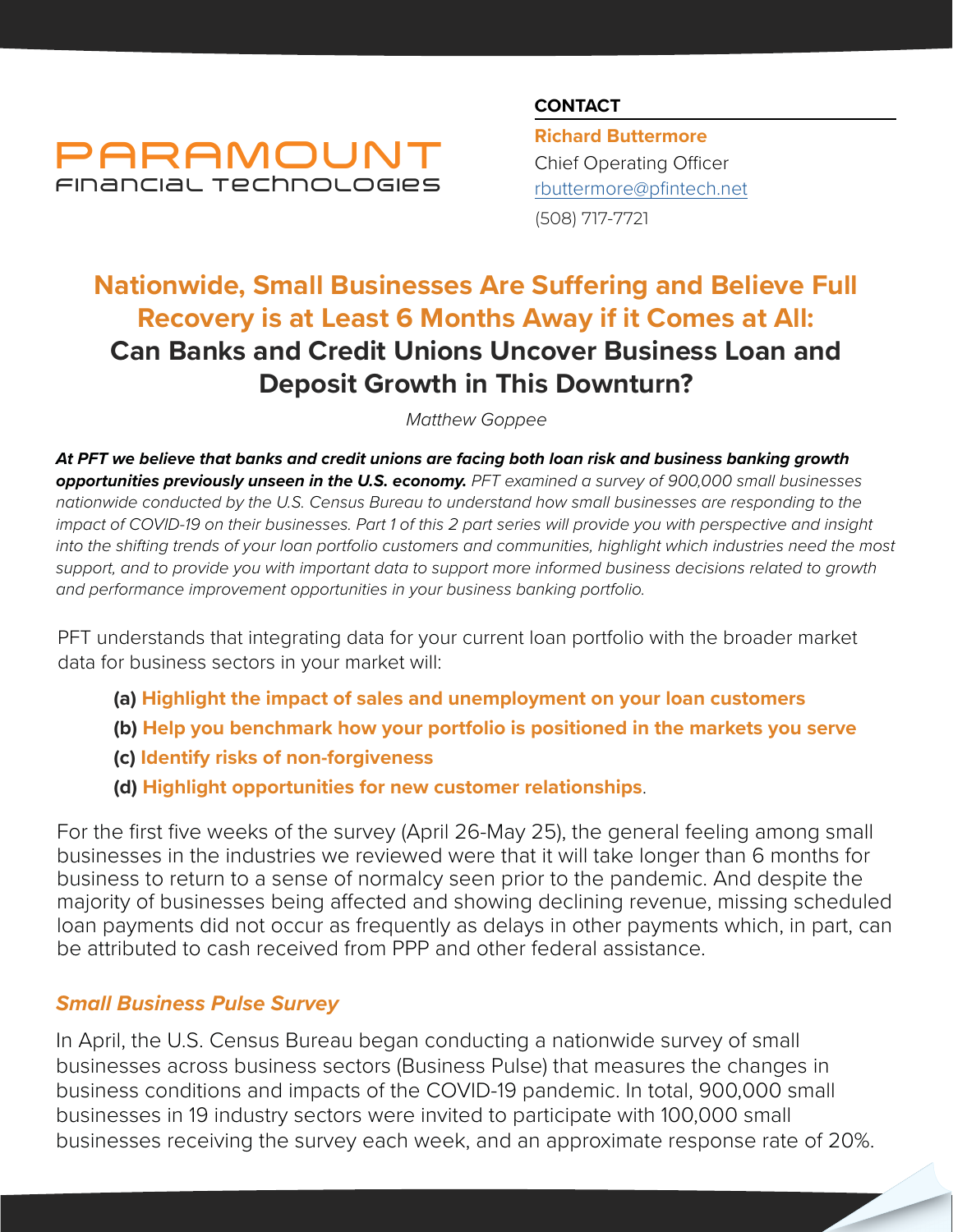

As a part of our review of the initial findings, PFT selected 7 industries to report on:

*Construction Wholesale Trade Retail Trade Real Estate Professional, Scientific, Technical Health Care Accommodations & Food Services*

We evaluated fifteen pivotal questions and responses in the pulse survey designed to capture how small businesses are generally feeling about and reacting to the impacts of the pandemic on their businesses with the following key themes:

> *Overall impacts and time to recovery Financial effects, including cash flows, payments, and federal assistance*

Here we share responses from the Pulse Survey measured at the midpoint of the Survey. Shortly after the conclusion of the Survey we will update our findings and interpretations and publish the new data in Part 2 of our review.

## *Small Business Pulse - Week 5*

### **Impact on Operations & Operating Revenue**

In the first 5 weeks of the survey period, the number of businesses that experienced a negative impact on operations due to the COVID-19 held steady at 89%, although by Week 5, there was a slight decrease in the feeling that the impact would be very large.

*Accommodation and Food Services' negative impact was 77%* mid-survey which is down from 84% in Week 1

(April 26-May 2).



*Retail Trade (including grocery and beer / wine / liquor stores) had the largest positive effect.*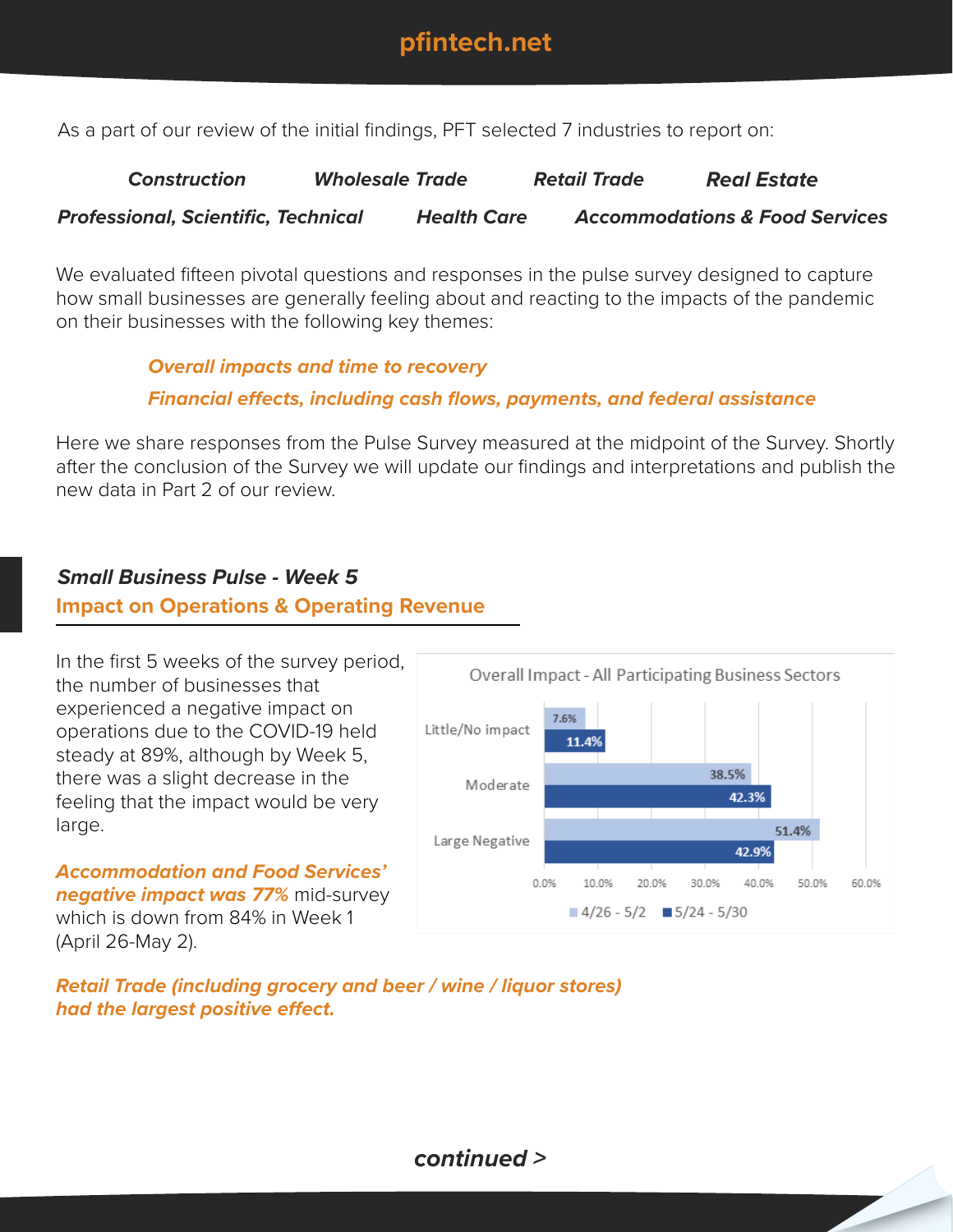## **pfintech.net**

A little over half of businesses had a decline in operating revenues in Week 5, which is an improvement from the three quarters that reported in Week 1. This experience of declining revenues is evenly spread across industries.

*The sector experiencing the least impact on operating revenue was* 

*Retail (includes grocery and beer / wine / liquor stores)*

*Health Care experienced the greatest impact (implied impact of non-essential medical and dental procedures).*



## **Returning to "Normal"**

All business sectors feel that it will take at least 6 months for their business to return to its usual level of operations. The New England state responses are somewhat higher than the national averages of:

#### *More than 6 months (42%)*

#### *1-6 months (39%)*

#### *Never (10%)*

The sector with this highest percentage response is *Accommodation and Food Services*. Overall, this is consistent with the finance issues noted by businesses in this sector of 79% applying for and receiving federal assistance, and their 77% negative assessment of the overall effect of the pandemic.



*continued >*